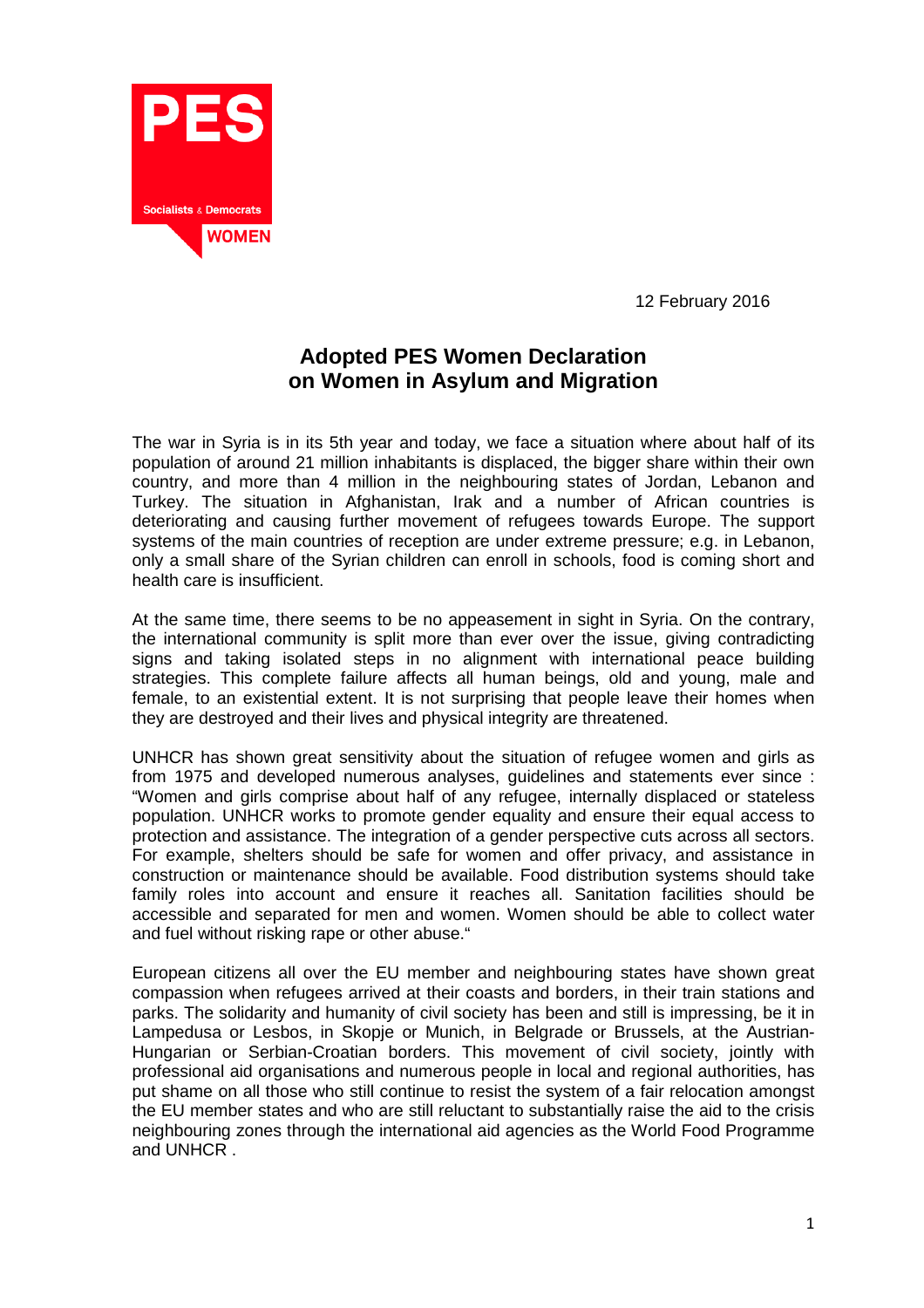PES Women declare that a gender sensitive approach in the new EU asylum and migration policy is urgently needed. This must be ensured on several levels and by different means:

## **On the Right to Asylum**

The Right to Asylum is a fundamental and constituting principle of Human Rights. The Dublin III regulation of the EU has been subject of criticism by UNHCR and the European Council on Refugees and Exiles as it failed to provide fair, efficient and effective protection of asylum seekers. Therefore, a revision of the system is urgently needed.

- Asylum procedures must include a fair examination of the asylum claim, be processed by transparent and accountable public authorities and with a gender and culture sensitive approach.
- Gender-based violence, like forced marriage, rape as a method of warfare and discrimination and persecution of women must be recognized as a legal ground for asylum.
- The right to asylum must be granted for each person individually, a woman's right to asylum must not be derived from the male family member thus creating further dependence.
- The standards for granting asylum in EU Member States show a great variety. However, a human right must be guaranteed on common principles and transparent procedures. The revision of Dublin III must tackle this issue. It cannot depend upon where you ask for asylum within the EU whether you are granted the refugee status. The EU must live up to the principle of universality for the weakest of all, the refugees.
- At the same time, it is essential to create a list of safe third countries in close cooperation with UNHCR in order to guarantee the safety of rejected asylum seekers.
- The introduction of a European Humanitarian Visa could contribute to safer entries. Those must be issued as close as possible to the conflict region in order to guarantee safe routes and avoid smuggling and trafficking of human beings.
- Solidarity is needed for EU border and neighbouring countries. The authorities on the EU borders must receive massive support from the EU for adequate reception, registration and screening processes. This must include expertise in gender sensitive asylum procedures and adequate reception centers, including the fair distribution of (limited) resources. The first countries of reception in the conflict neighbouring zones must be assisted in their efforts to take care of refugees.
- Solidarity from the EU must also go to the international aid organisations, as the UN humanitarian response is heavily underfunded.

## **On the Right to a Safe and Secure Arrival**

About a third of all refugees from Syria on their difficult, exhausting and dangerous journey to Europe are women. It is essential to ensure their safety, security and integrity throughout all phases of the route to a hopefully peaceful future. The longer the procedures on the border take, the more people will get desperate. Up until now, refugees travelling to Europe have shown admirable discipline and strength. But winter is coming and borders are being shut down throughout the EU Member States. This will cause despair and hopelessness, unless clear signals are given that everyone will be granted a fair and transparent asylum procedure. It is inacceptable that a "war of the fittest" starts at this point, which for sure will leave women and unaccompanied young children behind.

• When establishing and managing the journey of refugees through Europe, it is vital to involve the expertise and knowledge of professional welfare and aid